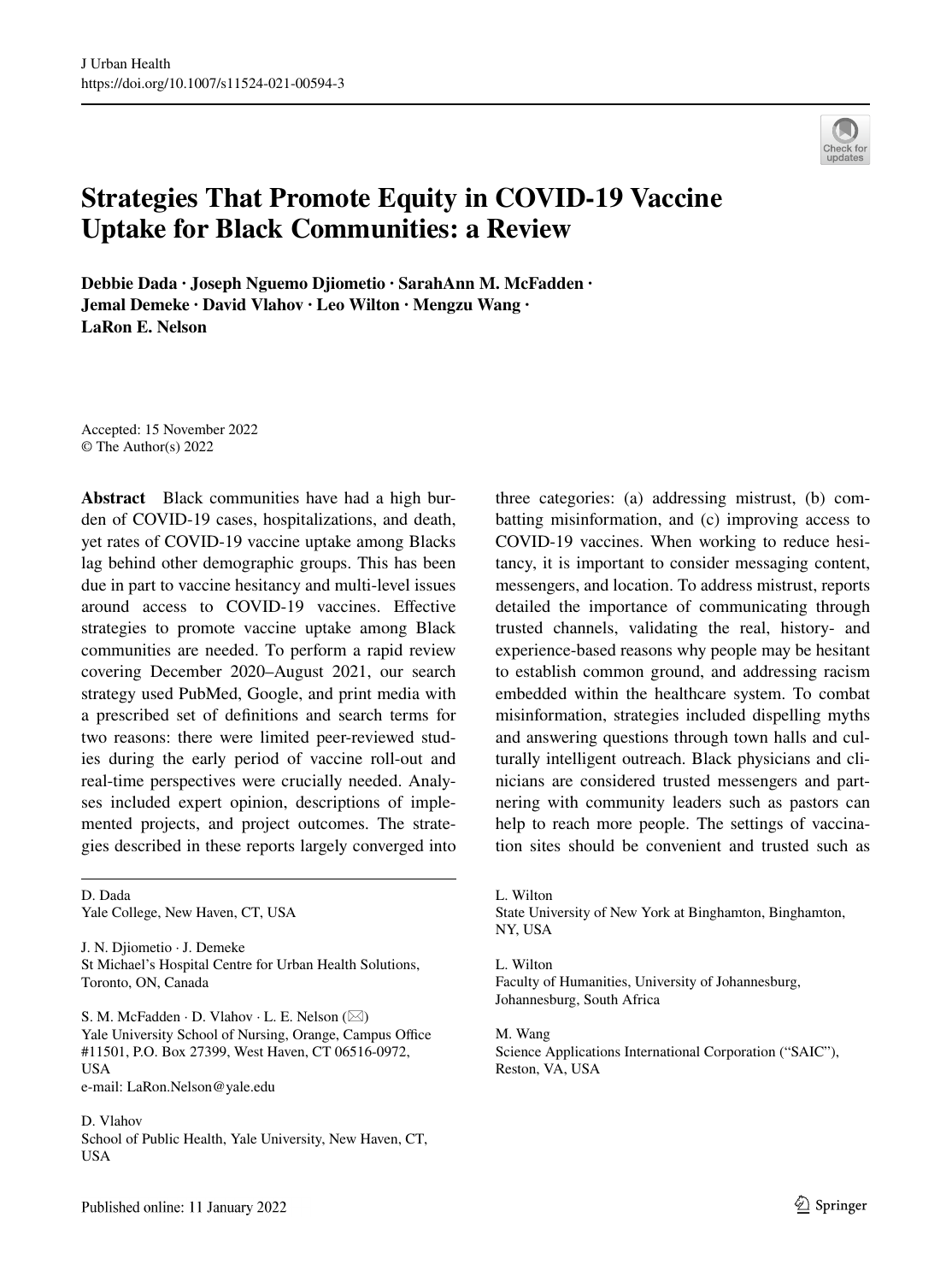churches, barbershops, and community sites. While a number of individual and combination efforts have been developed and implemented, data that disentangle components that are the most efective are sparse. This rapid review provides a basis for developing strategic implementation to increase COVID-19 vaccine uptake in this ongoing pandemic and planning to promote health equity for future bio-events and health crises.

**Keywords** COVID-19 · Vaccine · Black community · Equity · Interventions

## **Introduction**

Despite the efectiveness of the COVID-19 vaccines, many people in the USA are not fully vaccinated [\[1](#page-10-0)]. By August 2021, unvaccinated people were six times more likely than those vaccinated to be infected with COVID-19 and eleven times more likely to have died  $[2, 3]$  $[2, 3]$  $[2, 3]$  $[2, 3]$ . Counties with low vaccination rates have higher rates of COVID-19 [[4](#page-10-3)]. Together, these data add evidence that COVID-19 vaccines have been efective at reducing hospitalization and death.

Communities of color continue to have a high burden of COVID-19 cases, hospitalizations, and death. Yet rates of COVID-19 vaccine uptake among Black and Latinx communities have continued to lag behind that of Whites [[5](#page-10-4)]. This disparity centers around multi-level issues of pervasive structural inequities including easy and convenient access to COVID-19 vaccines. The focus for this review is on recommended and implemented approaches to enhance uptake of COVID-19 vaccines specifcally for Black communities.

Given the urgency of addressing the disparities in COVID-19 morbidity, mortality, and vaccine uptake among Black people, we undertook a rapid review [\[6](#page-10-5)] limited to the frst nine months of vaccine distribution in the USA. This review examines a broad range of evidence from academic literature to media reports and perspectives of persons engaged in intervention implementation. For COVID-19 vaccine uptake, we examined three main components (beyond the logistics of product development, distribution, and workforce distribution) to approaches

and interventions that can address vaccine hesitancy and uptake. These were framed as questions: (1) what is the content of the message to promote uptake of the vaccine; (2) who delivers the message and provides the service, and (3) where and when is there access to the vaccine services. Given the timeframe of the review, our report considers the relative promise if not efectiveness for intervention strategies that can encourage vaccine uptake among Blacks.

## **Methods**

Overall methods for this review have been described elsewhere [[6\]](#page-10-5). Specific for this report, the search engines used were as follows: PubMed, Google, medRxiv, and *The New York Times*. Since the data for this report were generated within the frst nine months of COVID-19 vaccine roll-out, the decision was made to widen the traditional academically oriented search engines and programmatic and experiencebased reports through media accounts. Key terms selected for the searches were as follows: First term: "COVID-19 vaccine". Second terms included "African-American," "Black American" OR "Black African American; "intervention" AND "United States". Third terms included "Community" OR "access" OR "collaboration" OR "outreach", "intervention", "hesitancy", "trust", "best practices", "rollout", "provider recommendation", "misinformation", "access". The same terms were used consistently across platforms. Links within articles were also evaluated when relevant. Searches were conducted in July and August 2021. In order to meet inclusion criteria, reports had to have been published between December 2020 and August 2021 (to coincide with the national roll-out of the COVID-19 vaccines), include original data on the USA, and be written in English.

## **Results**

Search results were as follows: On PubMed, two of the 45 results yielded met our inclusion criteria. On Google, 59 of the 140 results yielded met our inclusion criteria (excluding repeat articles). None of the 103 results yielded on medRxiv met our inclusion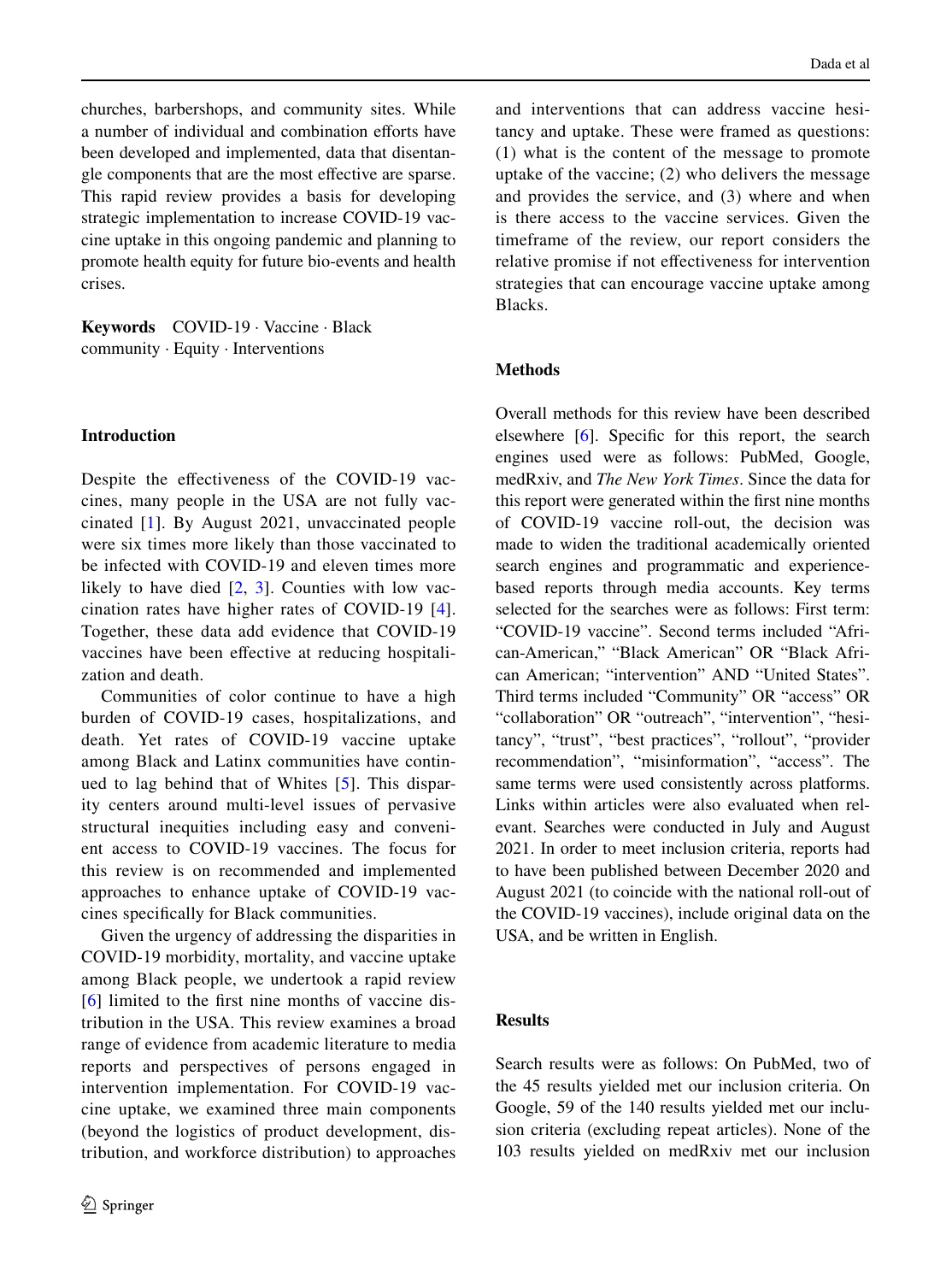criteria, nor did any of the 19 yielded on *The New York Times*.

## Addressing Mistrust

According to experts, acknowledging and validating Black Americans' concerns, which are rooted in lived experience and knowledge of historical events, is a key step to overcome vaccine hesitancy  $[7-10]$  $[7-10]$  $[7-10]$ . Prior to providing information about the vaccine, public health messages and healthcare providers should acknowledge past and contemporary injustices and racism as justifable reasons for mistrust. Messengers ought to appreciate the signifcance of the origin of mistrust and encourage vaccination by using autonomy-supportive, empathetic, factbased, non-confrontational, non-coercive, and nonjudgmental communication. Confronting racism and structural inequality in medicine and beyond is paramount to increasing vaccine acceptance [\[8](#page-10-8)–[13\]](#page-10-9). This requires engaging in sustained, authentic eforts to increase the trustworthiness of healthcare organizations, pharmaceutical companies, and the government. Four themes emerged in reports on priorities for addressing structural inequality as it pertained specifcally to decreasing COVID-19 vaccine hesitancy among Black people. They are (1) increase trust in healthcare providers, (2) increase vaccination site (and general healthcare) access, (3) increase funding for equity-focused initiatives, and (4) create empowered equity task forces.

Addressing mistrust can help to reduce COVID-19 vaccine hesitancy and increase vaccine uptake. Increasing trust in COVID-19 vaccines will require a combination of short- and long-term strategies that use messages well-catered to needs of Black communities delivered through trusted messengers. Trusted communication is required to ensure a thorough grasp of how the safety and efectiveness of COVID-19 vaccinations are. People may lose faith in vaccines and those who provide them if they do not receive clear, consistent, and easily accessible information that supports their decisionmaking. Trusted communication strategies have been employed to tackle mistrust and misinformation in Black communities. Strategies highlighted by experts that can help to promote trust within Black communities in COVID-19 vaccines were

lead with listening, tailor responses to patient concerns, describe the development and regulatory processes of the COVID-19 vaccines, and acknowledge uncertainties [\[14\]](#page-10-10). A number of reports go beyond expert opinion and describe specifc trusted persons who can serve as communication channels that have been implemented to decrease vaccine hesitancy among Black Americans. As described more fully below, these have included Black healthcare providers, health system leaders, and community partners such as clergy and barbers.

## Trusted Sources and Communication Channels

# *Black Physicians, Healthcare Providers, and Health Leaders*

A personal physician is the person most likely to infuence decisions on whether to take the vaccine  $[15]$  $[15]$ . However, the reach and influence of physicians is limited to those who are connected to an established practice. Many people either do not have regular visits with their physicians, nurse practitioners, or physician assistants. Approaches beyond direct contact with clinicians are needed to infuence population vaccine uptake. These include street outreach, social media, partnerships with social infuencers, and collaboration with professional organizations.

To reach beyond one's practice, Black medical leaders and nurses have used social media and community outreach to pass on COVID-19 vaccine information. For example, in Washington D.C., an infectious disease physician worked to build trust in the Black community through engaging individuals in discussion. One listener noted that: "I was emphatic: no': after my initial skepticism, I was only persuaded over several months… to have a COVID-19 vaccine. [\[16](#page-10-12)]" Black physicians and nurses across the nation have also used social media such as YouTube and Instagram to explain COVID-19 vaccine science to the public, dispel related myths, and share their experi-ences after receiving the vaccine [\[16](#page-10-12)[–18](#page-10-13)].

Black physicians have also partnered with government and social infuencers to share information nationally. A community-based initiative called Black Coalition Against COVID organized in Washington D.C. has a hosted series of virtual town hall meetings in collaboration with four Black medical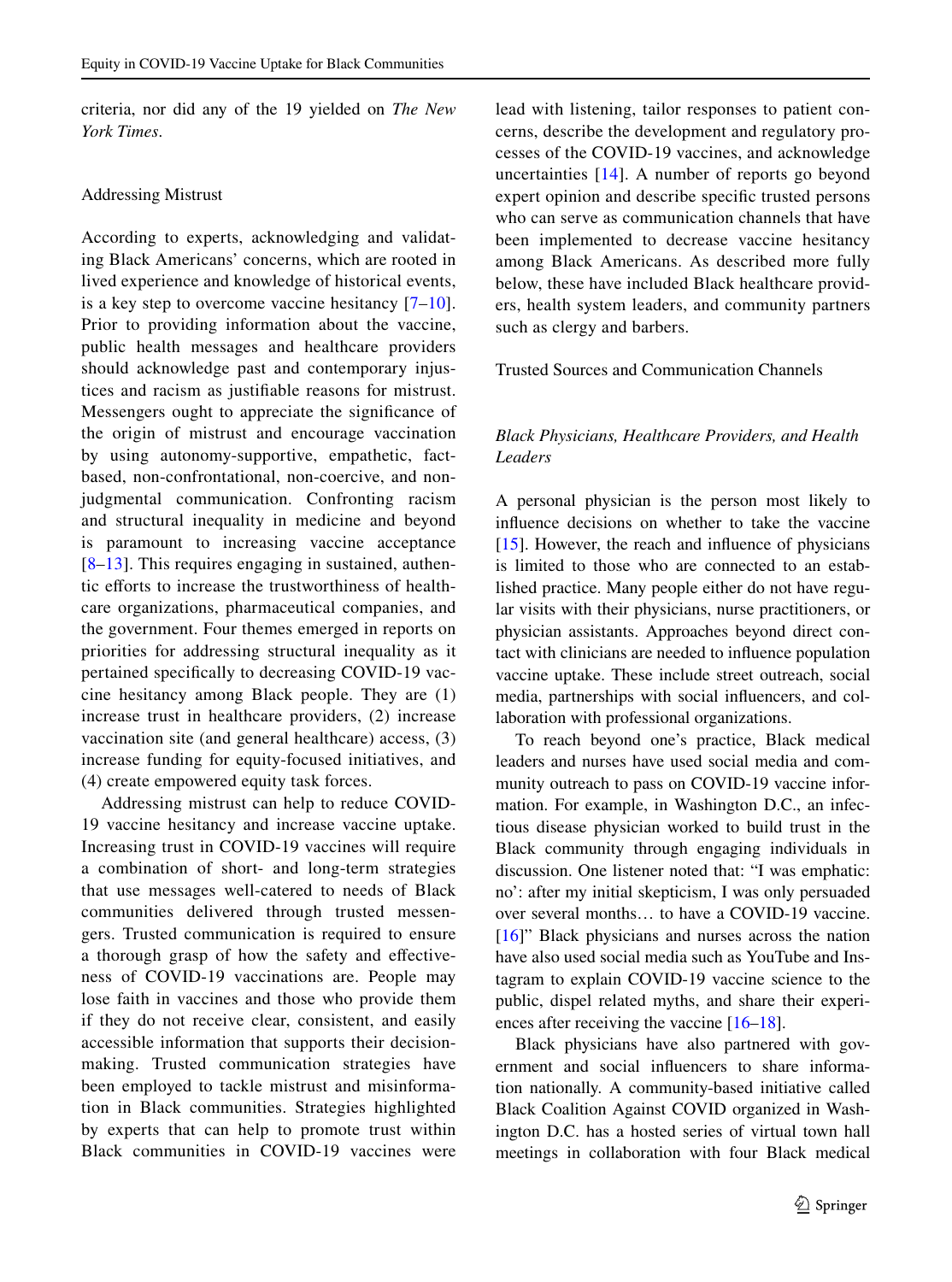schools along with the National Medical Association, the National Black Nurses Association, the Montague Cobb Health Institute, the National Urban League, and Blackdoctor.org [\[19](#page-10-14)].They assembled Black healthcare professionals and prominent Black health leaders to share targeted information on the safety and efectiveness of the vaccine with the Black community.

In New England, the president and CEO of Trinity Health organized series of conversations with the Black community through webinars about the COVID-19 vaccine [[20\]](#page-10-15).The objective was to build trust by addressing fears related to the vaccine, explaining the vaccine development process, and ultimately increase buy-in to COVID-19 vaccine. The webinars took place weekly on weekday evenings from January into February 2021. About 200 people attended his last session. Before the conversation, 38% of the audience said they would not take the vaccine, but after the conversation, many of those who had said they wouldn't had changed their mind, although the exact fgure was not reported [[21\]](#page-11-0).

In Maryland, the president of the University of Maryland Baltimore County and his wife participated in a phase 3 clinical trial to show that Black people have been involved in the development of the vaccine. In an interview, he reported that by taking part to the clinical trial, he wanted to change attitudes about the vaccine in the Black community, save lives, and encourage people to believe in the science behind them. As of February 2021, Black or African American individuals represented at least 11% of participants in Pfzer-BioNTech vaccine studies. Black participants in these trials have a right to expect and trust that whenever vaccinations are accessible, Black communities will have equitable access to them. In addition, participation to COVID-19 vaccine clinic trials by Black leaders is a way to encourage people to believe to science and get the vaccine before it becomes available [[21\]](#page-11-0).

#### *Community Partners*

Current evidence suggests community involvement is crucial to address the imbalanced prevalence and mortality of COVID-19 in Black communities, and the manifestations of long-standing structural and social inequality. Public health experts have noted that community organizations and networks need to be involved in each step of vaccination education and distribution programming to optimize uptake within the community [[22\]](#page-11-1).Faith-based institutions and respected community infuencers have been noted in the literature as trusted and important partners in reaching Black communities. The important role of community partners in creating satellite vaccination sites cannot be understated, and will be described in detail in a later section on improving vaccine access.

Black faith-based leaders have engaged in a variety of outreach vaccination campaigns. Pastors in South Carolina led a campaign to increase awareness of the contributions of Black scientists such as Kizzmekia Corbett in the development of vaccine candidates in order to increase trust in the safety of the vaccines [[23\]](#page-11-2).In Florida, a pastor of Tallahassee's Bethel Missionary Baptist Church convened a statewide COVID-19 Vaccine Community Engagement Task Force that included historically Black college and university representatives, business owners, media representatives, and politicians. They worked with the state government to get vaccinations to Tallahassee's Black communities and underserved neighborhoods [[24\]](#page-11-3).The International Vaccine Access Center at Johns Hopkins University has collaborated with faith leaders to create a national marketing campaign, combined with outreach by Black doctors and other respected community infuencers to promote vaccination [\[25](#page-11-4)].

Barbershops have been noted by experts as potentially key community infuencers based on their ability within Black communities to address health crises in the past. Although impact was not reported, there has been an ongoing vaccine promotion effort by Randolph's, an African barber in a Washington D.C. suburb [\[26](#page-11-5)].The intervention consisted of discussions with each client coming to the barbershop about the beneft of taking the vaccine and the risk of not taking it. Shops like Randolph's help to share accurate information about vaccines with their customers, even hosting on-site vaccination events in partnership with local healthcare providers. "It's familiar… not an office... I feel comfortable getting the shot here," reported a client. At the national level, the Biden administration subsequently teamed up in June 2021 with several organizations, including the Black Coalition Against COVID, to launch an initiative called "Shots at the Shop," to encourage Black-owned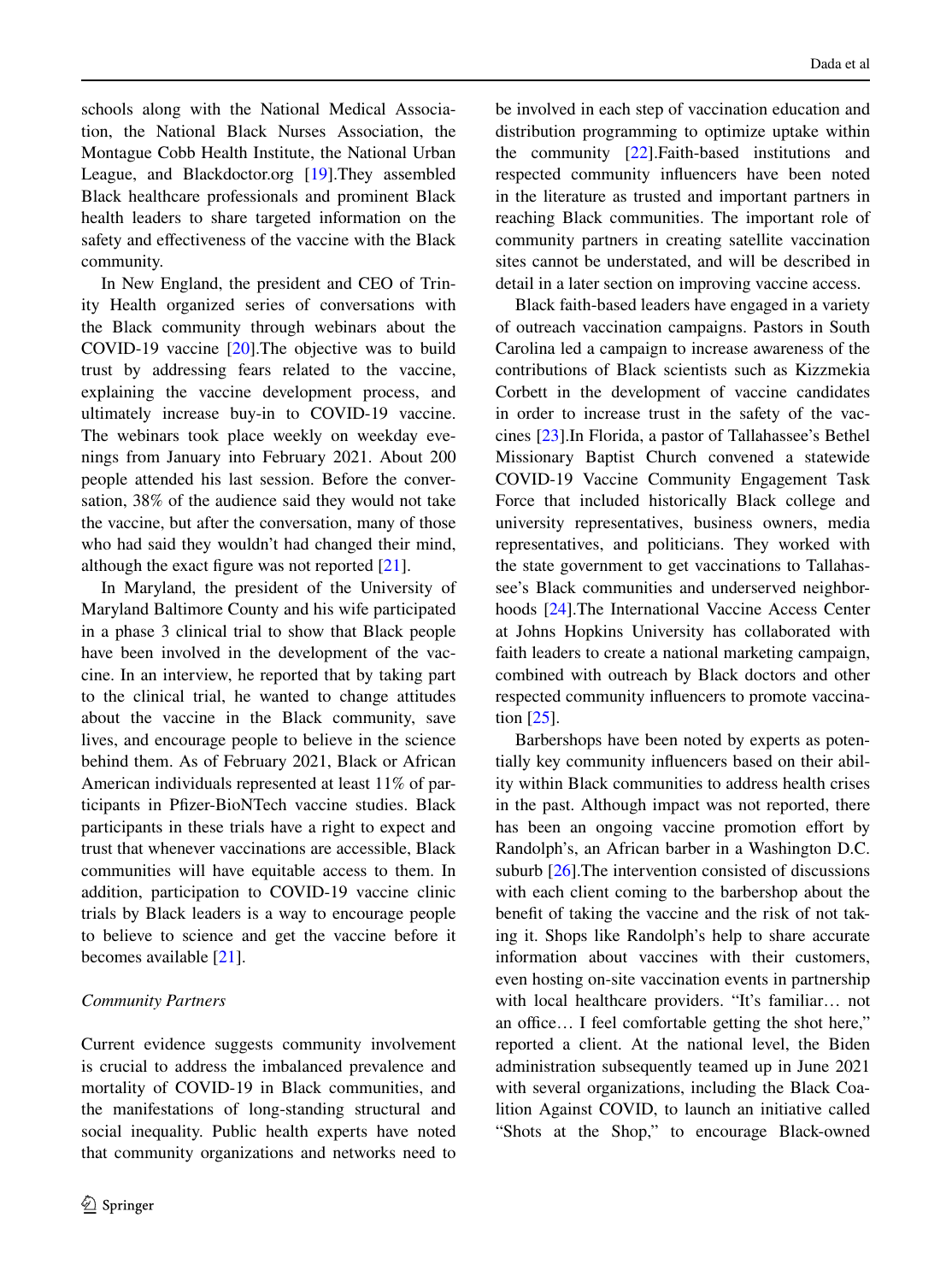barbershops and beauty salons to promote vaccine education and outreach on a local level [\[27](#page-11-6)].

Community centers, non-profts, and community care clinics have also worked to decrease hesitancy. For example, the Minnesota Community Care Center meets people where they are to have conversations with them about cover the spectrum of vaccine hesitancy, acceptance, trust, and possible side efects that might occur after the second dose. A partnership between Minnesota's Community Care and University Health Care Centers has allowed staff to create videos and fyers to dispel COVID-19 myths to give testimonials about the vaccine. Rotating presentation slides in the clinic building going over vaccine facts, and deliberate effort has been made to get information in front of population [\[23](#page-11-2)].

During the period after these outreach campaigns have launched, there are ecological data to suggest temporal changes in attitudes about the vaccine among Blacks. A poll from The Associated Press in late March 2021 found that ~24% of Black American said they would not get vaccinated, down from 41% in January. In April 2021, the proportion of Blacks willing to get the vaccine rose to become the same as the proportion of Whites at 26% and Hispanics at 22%. In an interview with the Associated Press, the Executive Director of the American Public Health Association recognized that attitudes toward the vaccine among Blacks had taken "almost a 180-degree turnaround" by April 2021 as outreach campaigns have worked to combat misinformation [\[24](#page-11-3)].

Addressing Current Structural Inequalities in Healthcare

#### *Improve Equitable Access to Healthcare*

Equitable access to health services including vaccination sites is needed to ensure that Black communities are able to receive the available COVID-19 vaccines [\[8](#page-10-8), [10](#page-10-7), [12](#page-10-16), [28](#page-11-7)].Due in large part to enduring structural racism spanning from urban planning to access to health insurance, Blacks are less likely than Whites to live near medical health clinics and these medical deserts pose an issue in accessing traditional vaccination sites [\[29](#page-11-8)].To address this structural issue, vaccines should be made available in a variety of community settings that are trusted, safe, and accessible to the diverse array of individuals that make up Black communities. More information on pop-up and mobile clinics can be found below. Provisions ought to also be made for meeting the needs of hard-toreach populations that Blacks are over-represented in, such as prisons and homeless shelters. An example of this can be found in Minnesota where the Community Care clinic, a large federally qualifed health center with shelter-based, and street-outreach clinics serving homeless populations were mobilized to provide COVID-19 vaccines [\[23](#page-11-2)].

In addition to attending to location-related needs, clinics should also be made available at accessible times for those unable to take time off work. Rather than only having piece-meal programs to increase access for Black communities on the local or state level, some experts have identifed the need for a national coordinated strategy [[30\]](#page-11-9).Creating systems that allow for increased healthcare access beyond just COVID-19 vaccination is an important step in creating actual and perceived structural equity in American medicine, which can increase the likelihood that Blacks see the system as meaningfully invested in their well-being as a community and therefore more likely to trust it. At the national level, the Biden administration began acting on a January 2021 pledge to build new medical facilities and temporary mobile clinics in underserved Black communities [\[11](#page-10-17), [31](#page-11-10)].

#### *Producing More Black Health Professionals*

As doctors have been widely cited across demographic groups as a reputable source for advice regarding vaccinations [\[32](#page-11-11)], it is important that efforts are made to ensure that this source can be optimized for use in the Black American population [\[33](#page-11-12)]. Experts have urged to increase the number of Black physicians [\[11](#page-10-17), [34\]](#page-11-13).Evidence has been reported that demonstrating greater trust by Black persons in clinical interactions is characterized by racial concordance and this can be used to establish greater trust in the medical system as a whole [[7,](#page-10-6) [11\]](#page-10-17).This requires addressing the widely reported hostile training environments, inadequate fnancial support, and lack of outreach and mentorship options by Black students interested in becoming healthcare professionals [[7,](#page-10-6) [35\]](#page-11-14).

Other strategies include training doctors of all demographics to take a more participatory style in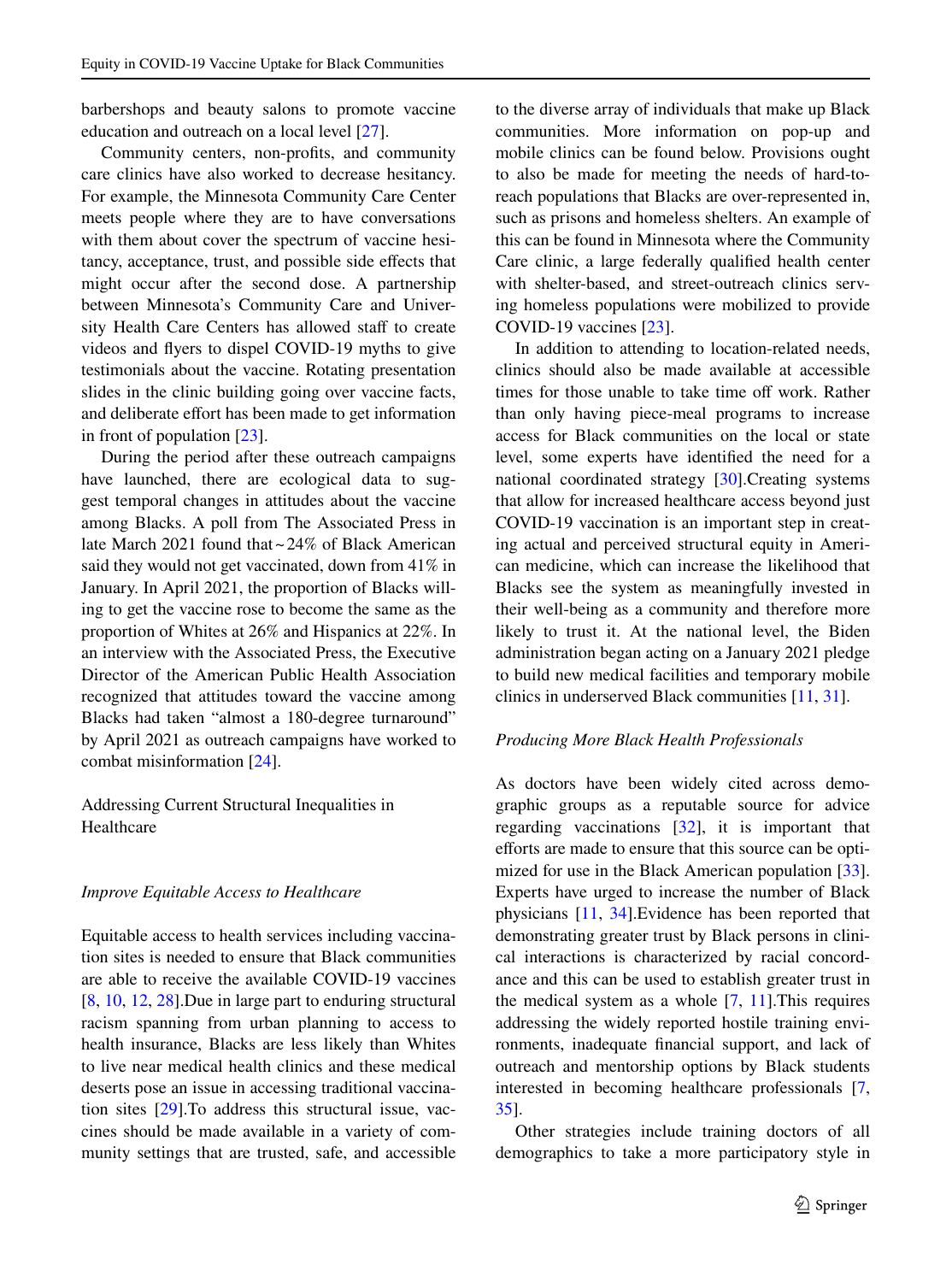seeing minority patients and empowering Black patients through education and support from community health workers to advocate for themselves during clinical appointments. Trainings of this sort have been implemented by the Director of the Johns Hopkins Center for Health Equity [\[36](#page-11-15)].In passing, many persons do not have access to a physician for routine visits and when they do, the physician is under pressure for brief visits to remain fnancially viable. New York State has instituted payment to clinicians for time spent on working with patients to encourage uptake of the vaccine as an incentive to include this in regular patient visit [\[37](#page-11-16)].Also, there has been underutilization of nurse practitioners, physician assistants, and pharmacists who can be infuential. Gallup polls over the past 19 years have shown nurses to be the most trusted profession, ranking higher than physicians [\[38](#page-11-17)], yet the most recent Woodhull Study showed nurses to be invisible in the media [[39\]](#page-11-18). *Fund Equity Building Initiatives*

It is crucial that legislative bodies expand funding to support and strengthen national, state, and local efforts on equitable and effective COVID-19 vaccination planning, communications, distribution, and administration [\[22](#page-11-1), [28\]](#page-11-7).This must include funding to Black-serving institutions to support vaccine distribution at the local level by Black-serving institutions. To address the impacts of structural racism and correct for its ongoing harm, it is important for funding to be allocated toward groups created specifcally for meeting the manifold needs of Black persons beyond just vaccinations. This is especially necessary as the COVID-19 pandemic has disproportionately impacted the Black community in terms of morbidity and mortality, stretching thin the limited capacity of community-led groups. If these groups are expected to pick up where the traditional healthcare system has fallen short in its mandate to serve all Americans, they need to be provided with the means to do so. The Michigan State government has been referenced as a promising example on this point as their vaccine equity task force has solicited applications to fund numerous promising initiatives from community organizations [\[40](#page-11-19)]. As another example, the Massachusetts State budget 2021 calls for public–private partnership for building equity [[41\]](#page-11-20).

# *Create Efective and Empowered Equity Task Forces*

States and localities should create COVID-19 vaccine equity task forces with clear objectives and specifc success metrics that maximize communication and collaboration between other related equity task forces [\[40](#page-11-19)].There have been equity task forces created across the country. At the national level, a federal health equity task force has been meeting to provide guidance to states [\[42](#page-11-21), [43](#page-11-22)].

At the state level, New York's Vaccine Equity Task Force was launched on December 21, 2020. It is chaired by Secretary of State Rossana Rosado, Attorney General Letitia James, National Urban League President & CEO Marc Morial, and Healthfrst President & CEO Pat Wang [\[44](#page-11-23)]. The New York State Vaccine Equity Task Force has worked statewide with Black churches, public housing, and community centers to run a public education campaign targeting the Black communities [[11\]](#page-10-17).The Maryland Vaccine Equity Task Force [[45\]](#page-11-24), led by Maryland National Guard Brigadier General Janeen Birckhead, is working with the state's 24 local health departments to focus COVID-19 vaccination efforts on underserved, vulnerable, and hard-to-reach populations to ensure the equitable delivery of vaccines.

The Michigan Task Force on Racial Disparities was created in April 2020 per an Executive Order to address COVID-19 disparities [[46\]](#page-11-25).The Task Force advises the Governor and investigate the causes of COVID-19-related racial disparities and recommend actions to take to combat them. The Task Force includes the lieutenant governor, the director of the Department of Health and Human Services, the chief medical executive, and 24 members appointed by the governor refecting the diverse geographic, economic, racial, cultural, gender, and occupational composition of this state. The Task Force helped guide targeted media messages, prioritized and expanded testing resources, supported worker quarantine, distributed free masks and healthy food boxes, and provided equity training to healthcare providers to address health equity. To implement this guidance, the Michigan Health and Human Services (MHHS) partnered with other organizations across the state to understand the needs of all communities including Black communities to address vaccine misinformation by building relationships with community leaders, facilitating town halls to discuss vaccine issues.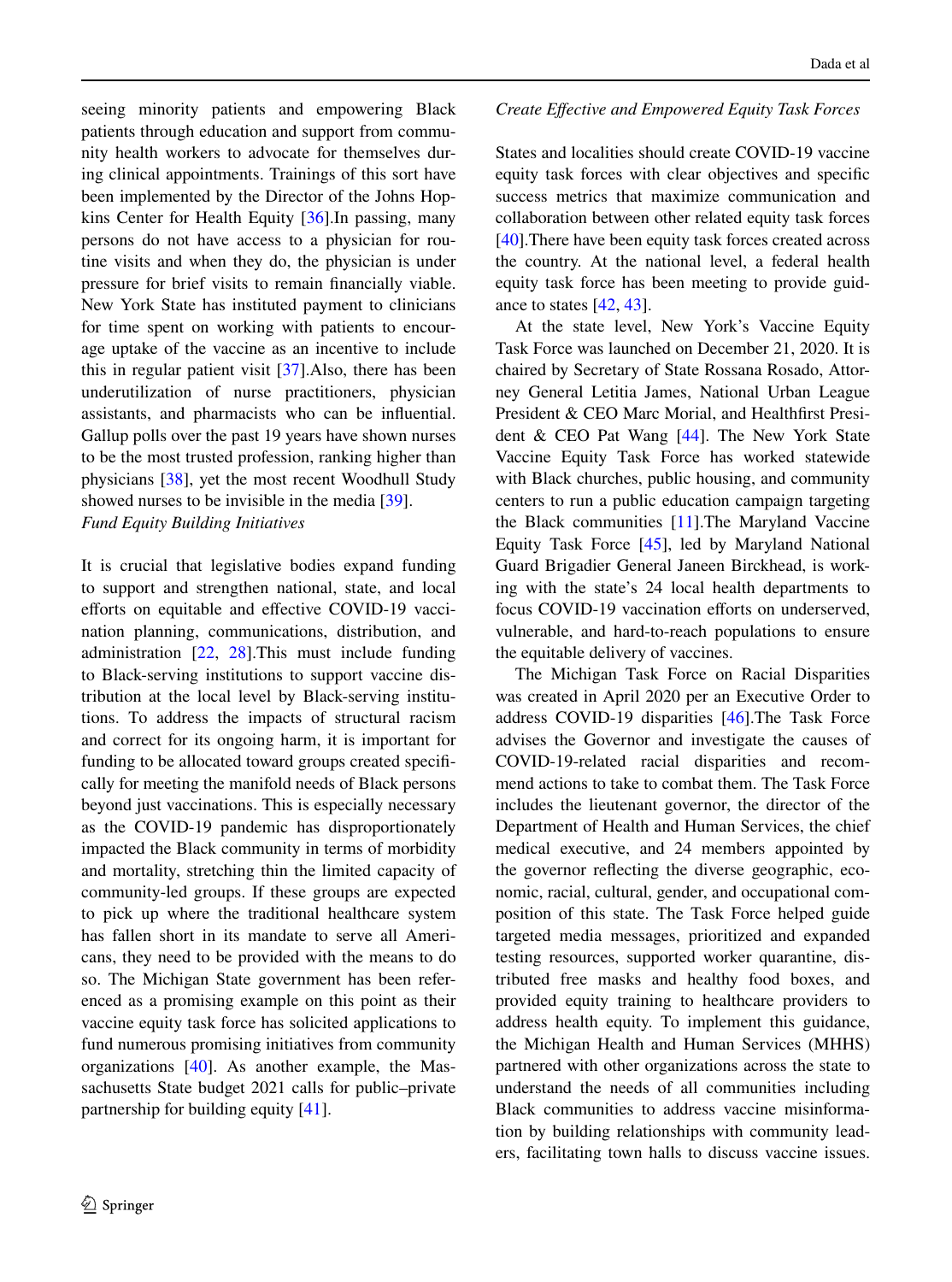It also built on the partnerships and knowledge from other equity task forces, and in addition to empowering community organizations, it aided with guiding targeted media messages, prioritizing, and expanding testing resources for Black communities. It also supported worker quarantining, distributed free masks and healthy food boxes, created mandatory bias training for healthcare providers, and used innovative assessment tools to measure their success [\[23](#page-11-2)].

#### Combating Misinformation

Misinformation plays a signifcant role in perpetuating vaccine hesitancy within Black communities, and it must be addressed to increase widespread vaccine uptake. The history and valid personal experiences of Black persons contribute to a fear of the government and medical centers, which magnify the power of misinformation [[11\]](#page-10-17).It is important that institutions and individuals working to address misinformation in Black communities communicate through trusted sources using tailored, multimodal, and culturally intelligent messaging [\[7](#page-10-6)[–10](#page-10-7), [18](#page-10-13), [20\]](#page-10-15).It is appropriate for emphasis to be placed on activities such as fact-fnding, rumor control, dispelling of myths and misinformation, message monitoring, and frequent utilization of a variety of spokespersons and audio and visual public service announcements. Developing simple toolkits (e.g., with survey or focus group questions) that can guide communities in assessing specifc misinformation-related issues in a feasible and low-cost manner can enable institutions to better address community-specifc predictors of hesitancy. It is also crucial to partner with informal and formal Black community leaders to identify trusted information sources, main concerns, and preferred ways to receive the vaccine, for the community by community. Furthermore, leading with empathy is crucial as when people who are experiencing hesitancy because of misinformation are treated with respect rather than contempt, it is more likely that with the right information they can be made to feel a sense of autonomy over their health and health decisions while also following public health guidance.

## *Town Halls and Community Discussions*

A prominent strategy noted in the literature to address vaccine hesitancy and combat misinformation within

Black communities was hosting community discussions, town halls, and info sessions virtually or in-person. There were a variety of topics discussed, modes of delivery, and hosting entities for these events. Three sources provided some results or feedback. The town hall reported above in addition to two statewide for Ohio and Maryland, one regionally in California and two locally within Maryland and California, all remain accessible nationally online.

The town halls described earlier hosted by the Black Coalition Against COVID used question and answer periods to dispel myths and address specifc concerns. The Ohio Department of Health and the Ohio Department of Mental Health and Addiction Service held a series of virtual town halls with medical experts, community leaders, and public health professionals to address common concerns in Black communities in February of 2021 [\[47](#page-11-26)]. The sessions were livestreamed on Facebook, YouTube, and the state government website and later televised on local stations throughout the state.

The University of Maryland Medical System and the Health Advocates In-Reach and Research Network of Prince Georges County, Maryland (a collaboration between Black barbershops and public health practitioners), both held sessions in January of 2021 [\[48](#page-11-27)]. In addition to creating event recordings available online, the University System also publicized a writeup of key questions and answers from the session.

In California, a community-academic partnership in Inland Empire—a racially diverse, Democrat metropolitan region in southern California—hosted free virtual, dialogue-based, live, interactive webinars on the fears and facts associated with the COVID-19 vaccine on a monthly basis beginning in December 2020 [[49\]](#page-11-28).The partnership included health faculty at a local university, two large associations of faith-based organizations, and a cultural community health outreach program, and all webinars were advertised on institutional and organizational social media pages. The webinars impressed upon audiences of 500 live participants (and 7000 total viewers) the urgency of the situation by describing health disparities, empathized with concerns associated with the COVID-19 vaccine, and shared personal stories of overcoming hesitancy. A town hall hosted by the University of Southern California in Los Angeles in February 2021 featured top medical experts in the state dispelling misinformation and addressing pressing questions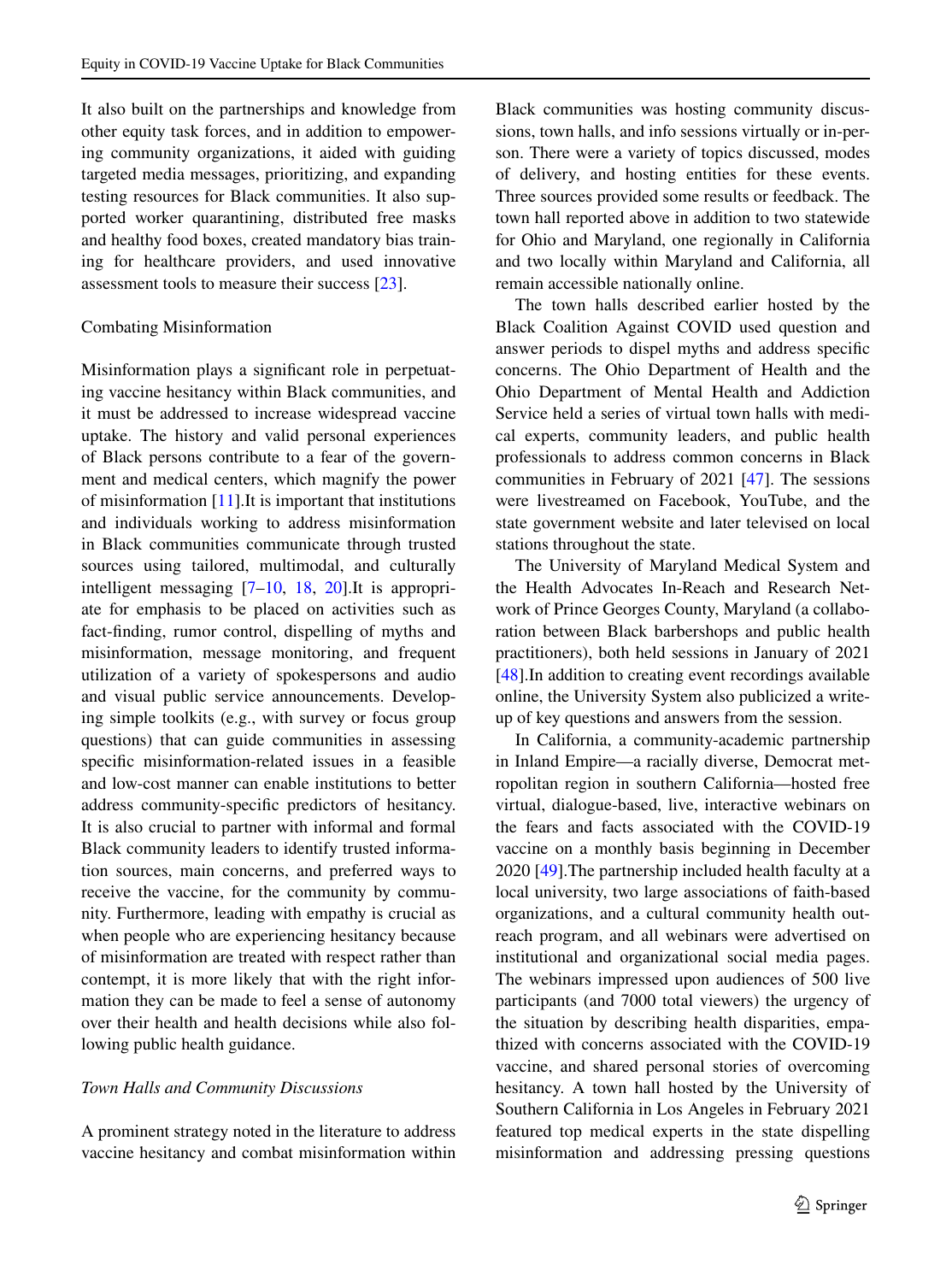regarding vaccine safety, efficacy, and access  $[50]$  $[50]$ . This event garnered 200 views, and some viewers reported to the host that they chose to schedule their vaccine appointment after the session.

# *Public Education Campaigns, Grassroots Initiatives, Hotlines, and Informal Surveillance*

Implemented strategies to decrease the efect of COVID-19-related misinformation in the African American community have taken a wide variety of forms and scales, none of which provided data on their impact. The New York State Vaccine Equity Task Force has worked statewide with Black churches, public housing, and community centers to run a public education campaign targeting the Black communities [[11\]](#page-10-17).In Travis County, TX, the county constable has led a community outreach team to host pop-up events to answer vaccine-related questions in addition to making 2000 phone calls, visiting 2500 apartment complexes and mobile homes, and sending  $2000$  text messages [[51\]](#page-12-1). There have also been efforts to address misinformation-related concerns across the nation using online initiatives. The Kaiser Family Foundation partnered with historically Black colleges to create a series of videos addressing common misconceptions and misinformation tropes regarding the COVID-19 vaccine and a family physician in Orlando uses her infuence on social media to expel COVID-19 vaccine–related myths [\[17](#page-10-18), [18](#page-10-13)].

There have also been local efforts to combat misinformation recorded in communities within Minnesota and Texas. Twin Cities is a metropolitan area home to one of the largest populations of Somali American. A multipronged grassroots community response group (made up of health workers) created an informal hotline in June 2020 for Somali Americans in the community to help with COVID-19-related questions or issues and when vaccines became available, with vaccine-related concerns, with questions regarding COVID-19 vaccinations, or issues navigating their experiences with COVID-19 [\[23](#page-11-2)].This hotline was publicized using word-of-mouth and Somali-American media spots. Community-based organizations have also well-suited to serve as signal detection systems for monitoring trends in misinformation and disinformation [[10\]](#page-10-7). Misinformation abounds [, [52,](#page-12-2) [53\]](#page-12-3). The *National Black Church Initiative*, [\[54](#page-12-4)] a network of 150,000 churches for example, has used its infuence to act as an informal quasi-emergency alert system identifying and addressing prominent misinformation trends related to COVID-19 within their respective communities [\[18](#page-10-13)].

# Increasing Access to COVID-19 Vaccines: Addressing Barriers to Convenience

# *Non‑traditional "pop‑up" Settings and Assistance with Transportation*

As noted earlier, personal physicians are seen as the most trusted source of information about COVID-19 vaccines. Overall, there are many persons who do not engage in regular medical care, or the frequency of their visits is too far apart to be accessible for information and vaccine in a timely manner. The history and valid personal experiences of Black persons that contribute to a fear of the government and medical centers can contribute to a wariness toward health systems and delay if not avoid healthcare encounters [[11\]](#page-10-17).Another challenge is that many physicians have had to prioritize taking care of patients with COVID-19 so that time is limited. Time spent counseling lengthens patient care visits which have not been remunerated. Moreover, COVID-19 vaccine deserts have been mapped where Blacks had further distances to drive than Whites to receive services [\[55](#page-12-5)].Transportation, including the logistical gymnastics required for people without a car or who rely on public transportation, can led to diferential access to COVID-19 vaccine [\[56](#page-12-6)].

Some of the non-traditional strategies to ensure equitable access to COVID 19 vaccine could include providing vaccine in mass vaccination clinics or outdoor parking lots, community centers, and spaces (e.g., barbershops/salons, grocery stores, corner stores, recreational centers or courts, YMCAs, Boys and Girls Club); faith-based institutions (e.g., churches, mosques, synagogues); schools and other educational institutions (e.g., local schools), locations where community members can already access other social or community services, pharmacies in the Federal Retail Pharmacy Program, including local/ independent pharmacies, local health clinics/centers or Federally Qualifed Health Centers, mobile clinics, or temporary/off-site clinics (e.g., mobile vans, ambulance services); and employers where community members work [\[57](#page-12-7)].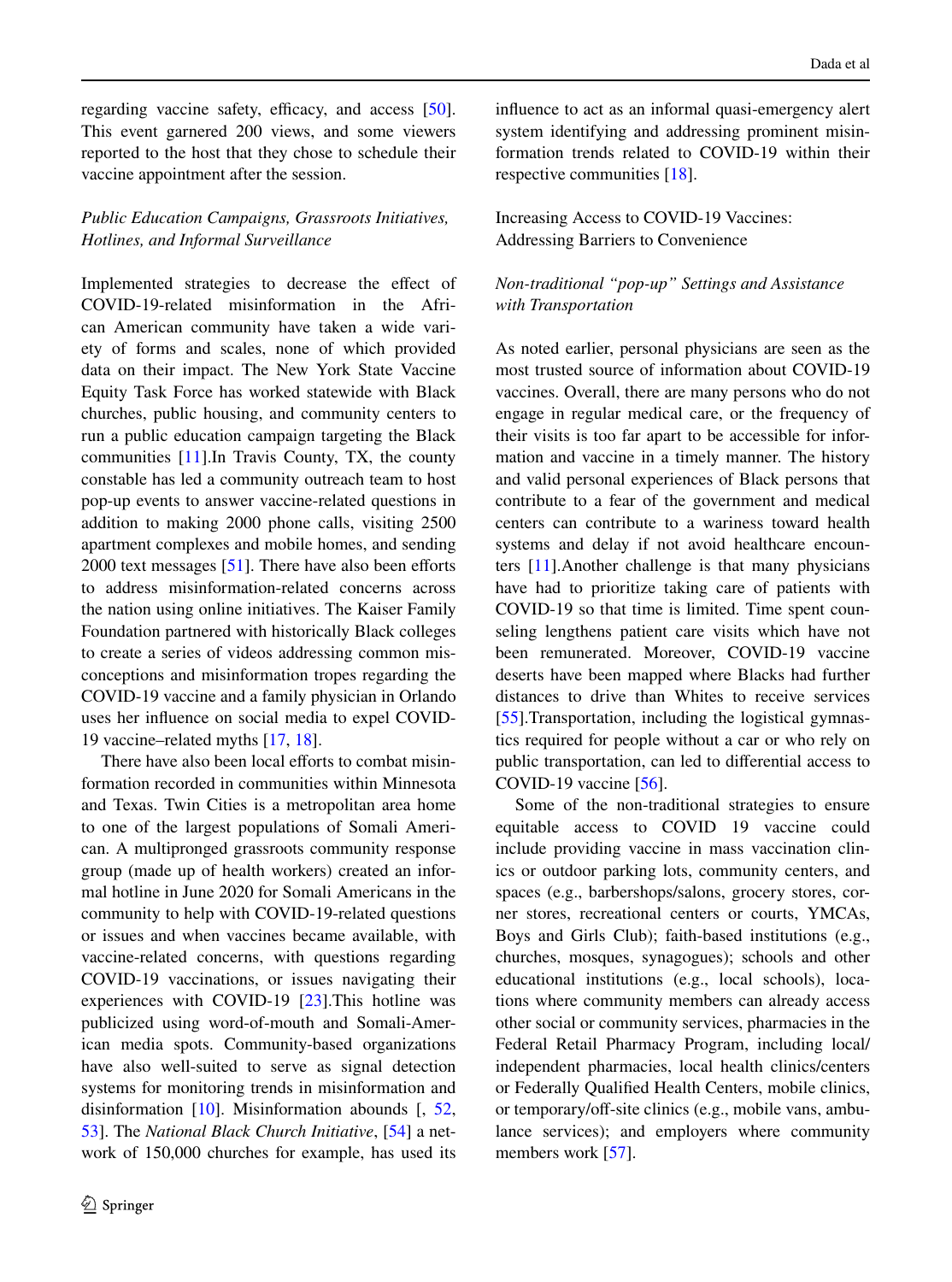In New York, a regional health system made a concerted effort to reach out to the communities developing "pop-up" sites. Stony Brook University's Health System's outreach programs have delivered 350,000 doses of COVID-19 vaccine in Long Island. To serve its patients across the island, SBM worked with the state health department to successfully develop community PODs (i.e., public and private locations that have agreed to dispense medications, generally during a public health emergency, as pop-up sites in underserved communities on Long Island, to reach communities of color and the elderly, as well as help build trust [[58\]](#page-12-8).

Michigan State health officials decided to eliminate diferences in drive times to ensure there are no racial and ethnicity disparities in vaccination rates. They set that no Michigander should drive more than 20 minutes to reach a vaccination site. Officials set mobile vans on a corner 20 minutes to the senior center in both cities and outlying areas [[56\]](#page-12-6).

In New Jersey and California, local governments have attempted to address barriers to accessibility [\[59](#page-12-9),[60\]](#page-12-10). New Jersey has striven to build more easily accessible vaccination sites, focusing on communities with high minority populations and hosting pop-up clinics in collaboration with houses of worship and other local organizations. In California, transportation options include mobile clinics/pop-up sites that are within walking distance, facilitated public transportation, "Call the Car"—plans which allow transportation to and from vaccine appointment to local provider or pharmacy. [[61\]](#page-12-11) Formal evaluation of the impacts for these initiatives has not been reported.

Washington D.C. launched a door-to-door campaign as a new strategy to vaccinate residents in neighborhoods severely afected by COVID-19. They provided information on how to sign up for vaccinations. The offices would also call seniors that they already knew to provide help in securing appointments, drawing on the lists of those who had enrolled for snow removal assistance. Fairfax County ofered free transportation to vaccination sites for some residents who live farther away. Montgomery County has been prioritizing residents from zip codes with high infection rates. Maryland has opened mass vaccination sites on Fridays at Six Flags America in Prince George's County and at the Baltimore Convention Center. However, the impact of these strategies has not been reported [\[56](#page-12-6)]. In Massachusetts, activists worked to create incentives such as "companion appointments" permitting vaccinations for younger residents who accompanied elder seniors to appointments .

Detroit, MI, a city where over three-quarters of all residents are Black and vaccination rates were 5 percentage points lower than the rest of the state (8% vs. 3%) as of January 2021, also made strides to solve transportation access issues. The mayor of Detroit commissioned private companies to provide free transportation to vaccination sites, opened more vaccination appointments, and hired additional operators [\[11](#page-10-17)].

# *Reports of Outcomes for Eforts to Address Access*

While there are likely many more programs that exist beyond our search strategy, we note that almost all noted here are descriptive. We identifed four that provided a measure of outcomes although the data are limited by design and measurement.

Regionally, notable efforts have been made in metropolitan counties. In Travis County (home to Austin), TX, these have included creating vaccination sites in Black churches and community centers which led to more persons of color becoming vaccinated in the spring of 2021 relative to other counties.

In the city of Madison, WI, an initiative led by the University of Wisconsin–Madison School of Pharmacy, Fitchburg Family Pharmacy, and the Boys and Girls Club of Dane County held a series of pop-up vaccine clinics during April and May 2021 that delivered 600 vaccinations [[9\]](#page-10-19). Learning from the lessons coming out of a similar vaccination initiative hosted by the African American Health Network of Dane County (AAHND) in partnership with Dane County Public Health, the Goodman Community Center, the Lussier Community Center, and the Urban League hosted in April 2021, AAHND delivered over two dozen combined education and vaccination programs across Madison from May through August because they found this enabled them to better reach the Black community. One of their community sites delivered 26 vaccinations in one week in May.

In Philadelphia, the Black Doctors COVID-19 Consortium started providing free testing services in churches and community centers in some of the poorest neighborhoods in April 2020. Then, building on the bonds of trust created by the barrier-free testing,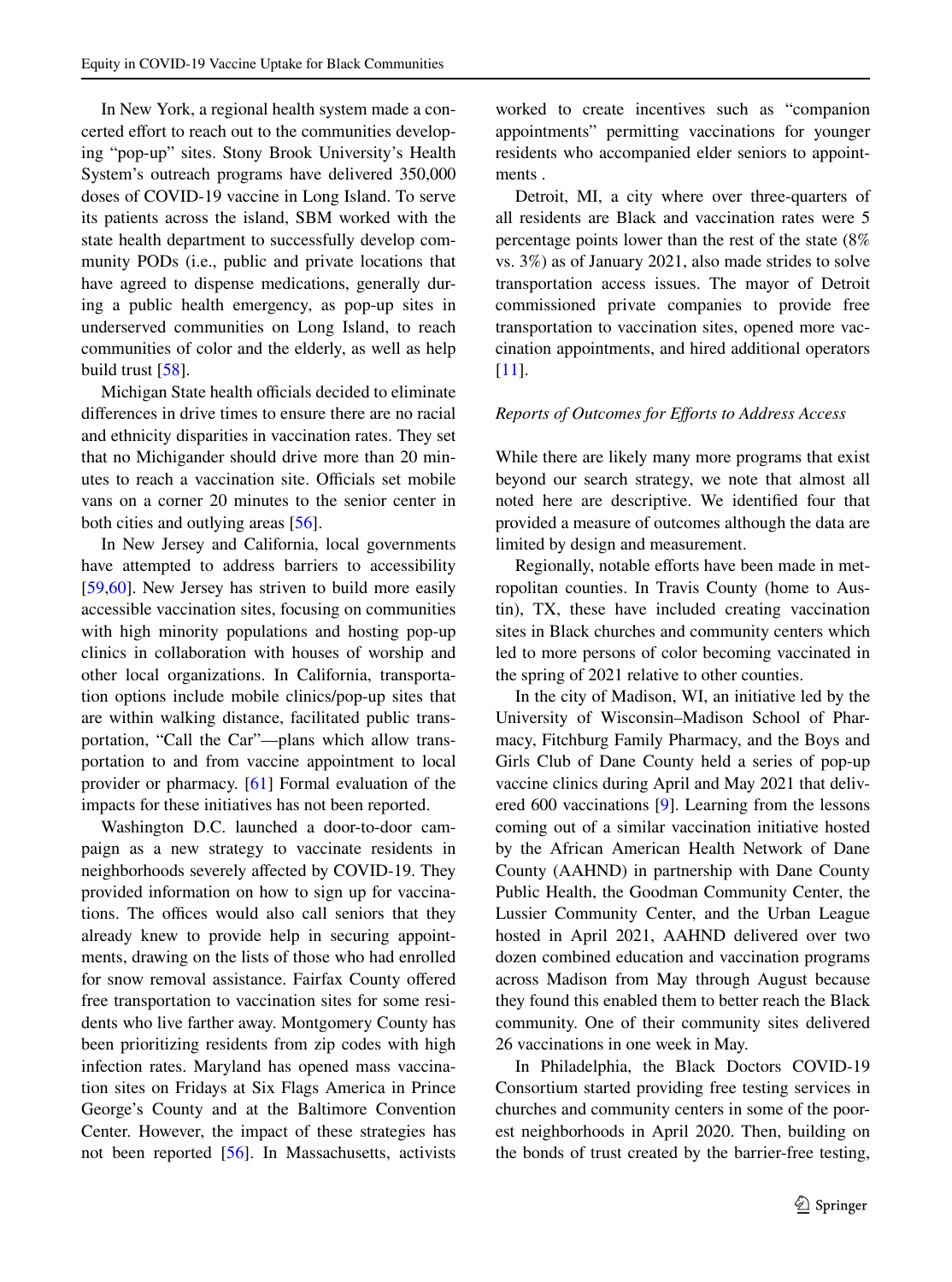the group began distributing the vaccine in February 2021 and enjoyed high levels of patronage [\[11](#page-10-17)]. Their series of free testing clinics, including a 24 hr walkup vaccination site, has since vaccinated 4000 people [\[13](#page-10-9)].

# **Discussion**

Views have been articulated that the COVID-19 vaccine hesitancy among Blacks is related to mistrust of the government, and distrust of the healthcare system [\[6](#page-10-5)]. Framing the issue this way conveys a sense that Blacks are the problem, that Blacks just don't trust the "system". However, Blacks have very good reasons not to trust the "system." That is, not trusting the "system" is a healthy response to structural racism. It's the structural inequalities and structural racism that's the problem, not the people.

Confronting systemic racism and structural inequality in medicine, government, and beyond is para-mount to increasing vaccine acceptance [[8,](#page-10-8) [11](#page-10-17)[–13](#page-10-9)]. The lack of literature on interventions to increase uptake of COVID-19 vaccine for this rapid review can be seen as another marker of systemic racism. Yet this review offers possible lessons on how to improve vaccine uptake for Black communities moving forward whether in this pandemic or later for other public health campaigns.

Leadership for public health campaigns depends on healthcare professionals. Strategies that promote the setting of primary care offices are built upon the premise that many Americans rely on their primary care providers to care for them, including COVID-19 vaccine education with their recommendation to accept a vaccine. Rigorous vaccine research has examined interventions for healthcare providers to apply within the context of their office or clinic practice setting such as presumptive announcements or motivational interviewing.

Clinic and office-based intervention research is narrow because the proportion of the population with a relationship or even access to such a healthcare provider is insufficient to be compelling as a primary strategy. This is only more so for Black persons. Moreover, from a logistics perspective, primary care clinics are not necessarily a feasible option early in COVID-19 vaccine roll-out, due to the challenges of such factors as maintaining the cold storage temperatures and the time it takes for patient education especially without patient care reimbursement schemes.

This review highlights the wider role of healthcare providers to link more broadly with communities through communication channels such as social media, outreach as providers outside of the traditional settings such as clinics and office looking to add nontraditional sites such as churches, and also becoming equal partners with trusted community leaders. Investment in public health infrastructure that adopts and expands the lessons described here is warranted. The vastness of the needed response is daunting. However, assuming the policy elements get aligned, achieving the scalability needed is achievable. For example, promising efforts have been developed for "prebunking" [\[62](#page-12-12)] as a way to anticipate, neutralize, and counter conspiracy messaging. In addition, California has developed a composite health equity metric used to measure case rate and test positivity to inform vaccination allocation [[63\]](#page-12-13).

The approaches covered in this rapid review were limited to the frst nine months of the COVID-19 vaccine roll-out. The approaches described here are only those that were identifed from the rapid review using selected key terms and so this review is not comprehensive. Most of the articles reviewed were from the popular press. Few reports provided rigorous evaluation of efectiveness which is not surprising because the roll-out was urgent and such studies require more time to complete and publish. Thus, offering inferences that might rank elements for efectiveness is premature.

This review offers a perspective of the real-time mobilization which highlights the early views and experiences toward mobilization. What can be considered is that the results here can be used to generate hypotheses to inform short- and long-term actions to achieve health equity during and beyond this pandemic. Health equity must be built more completely into pandemic preparedness plan that includes engaging community leadership with healthcare providers and public health agencies to shape communication and access. This needs more than ad hoc crisis response and requires investment in building and sustaining comprehensive community-wide infrastructure for rapid response. This requires a commitment to sustained, authentic efforts now and beyond this pandemic to increase the trustworthiness of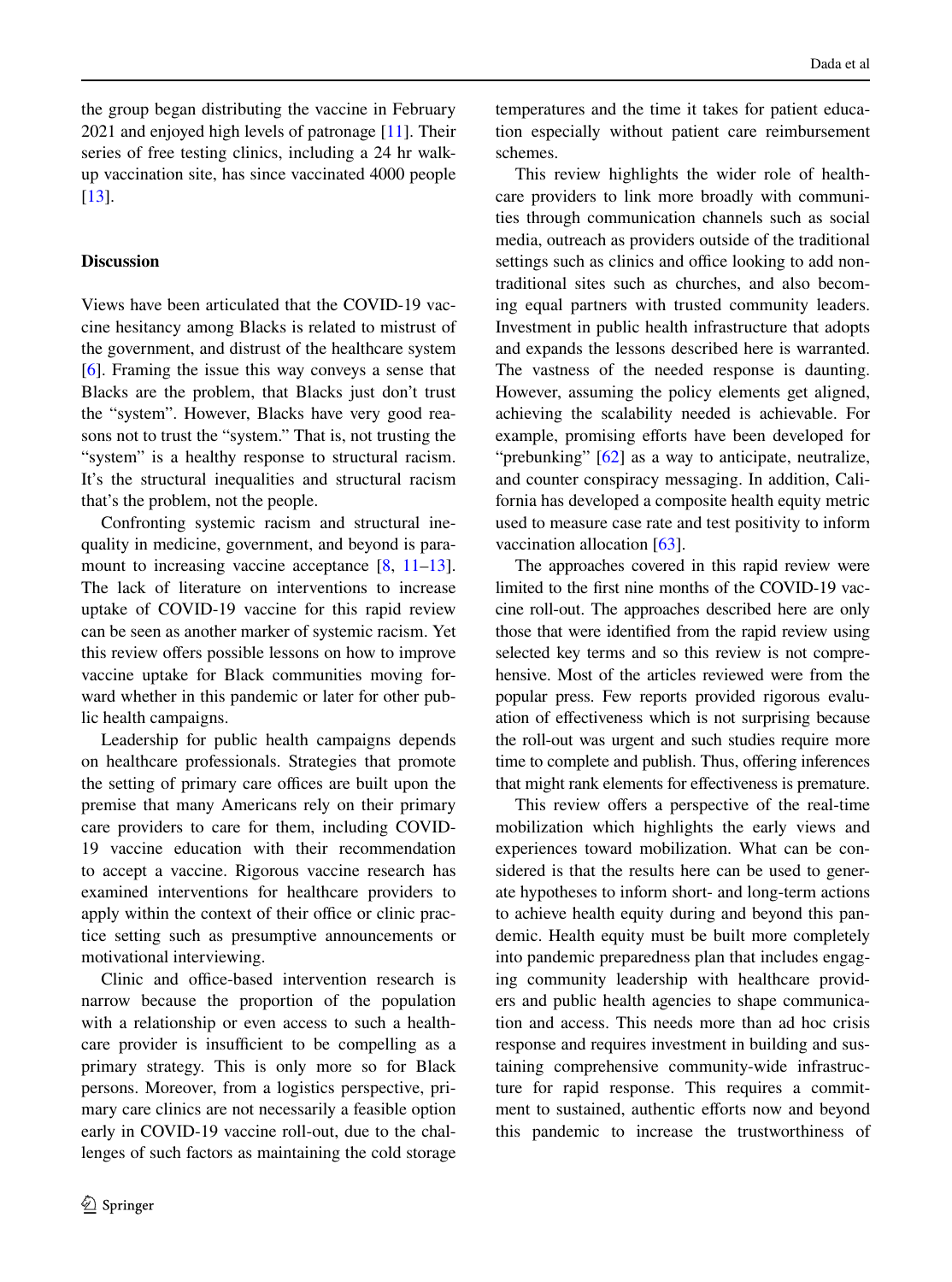healthcare organizations, pharmaceutical companies, and the government.

**Acknowledgements** We acknowledge fnancial support from SAIC.

#### **Declarations**

**Confict of Interest** All authors claim no conficts of interest.

**Open Access** This article is licensed under a Creative Commons Attribution 4.0 International License, which permits use, sharing, adaptation, distribution and reproduction in any medium or format, as long as you give appropriate credit to the original author(s) and the source, provide a link to the Creative Commons licence, and indicate if changes were made. The images or other third party material in this article are included in the article's Creative Commons licence, unless indicated otherwise in a credit line to the material. If material is not included in the article's Creative Commons licence and your intended use is not permitted by statutory regulation or exceeds the permitted use, you will need to obtain permission directly from the copyright holder. To view a copy of this licence, visit <http://creativecommons.org/licenses/by/4.0/>.

## **References**

- <span id="page-10-0"></span>1. Centers for Disease Control and Prevention. Vaccinations > variants. [https://www.cdc.gov/coronavirus/2019](https://www.cdc.gov/coronavirus/2019-ncov/covid-data/covidview/index.html) [ncov/covid-data/covidview/index.html](https://www.cdc.gov/coronavirus/2019-ncov/covid-data/covidview/index.html). Published 2021. Accessed 15 Sept 2021.
- <span id="page-10-1"></span>2. Centers for Disease Control and Prevention. COVID-19 vaccine breakthrough case investigation and reporting. [https://](https://www.cdc.gov/vaccines/covid-19/health-departments/breakthrough-cases.html) [www.cdc.gov/vaccines/covid-19/health-departments/break](https://www.cdc.gov/vaccines/covid-19/health-departments/breakthrough-cases.html) [through-cases.html](https://www.cdc.gov/vaccines/covid-19/health-departments/breakthrough-cases.html). Published 2021. Accessed 15 Sept 2021.
- <span id="page-10-2"></span>3. Grifn JB, Haddix M, Danza P, et al. SARS-CoV-2 infections and hospitalizations among person aged  $\geq 16$ years, by vaccination states - Los Angeles County, CA May 1-July 25 2021. *MMWR Morb Mortal Wkly Rep*. 2021;70:1170–6.
- <span id="page-10-3"></span>4. Summers DJ. Data shows COVID cases lower in counties with higher vaccination rates. [https://kdvr.com/news/](https://kdvr.com/news/coronavirus/covid-19-vaccine/data-shows-covid-cases-lower-in-counties-with-higher-vaccination-rates/) [coronavirus/covid-19-vaccine/data-shows-covid-cases](https://kdvr.com/news/coronavirus/covid-19-vaccine/data-shows-covid-cases-lower-in-counties-with-higher-vaccination-rates/)[lower-in-counties-with-higher-vaccination-rates/.](https://kdvr.com/news/coronavirus/covid-19-vaccine/data-shows-covid-cases-lower-in-counties-with-higher-vaccination-rates/) Published 2021. Accessed 15 Sept 2021.
- <span id="page-10-4"></span>5. Ndugga N, Hill L, Artiga S. Latest data on COVID-19 vaccinations by race/ethnicity. Kaiser Family Foundation [https://www.kf.org/coronavirus-covid-19/issue-brief/lat](https://www.kff.org/coronavirus-covid-19/issue-brief/latest-data-on-covid-19-vaccinations-race-ethnicity/)[est-data-on-covid-19-vaccinations-race-ethnicity/](https://www.kff.org/coronavirus-covid-19/issue-brief/latest-data-on-covid-19-vaccinations-race-ethnicity/). Published 2021. Accessed 18 Oct 2021.
- <span id="page-10-5"></span>6. McFadden SM, Demeke J, Dada D, et al. Confdence and hesitancy during the early roll-out of COVID-19 vaccines among Black, Hispanic, and undocumented immigrant communitites: a review. *J Urban Health*. 2021 (this issue).
- <span id="page-10-6"></span>7. Bajaj SS, Stanford FC. Beyond Tuskegee — vaccine distrust and everyday racism. N Engl J Med. 2021;384(5):e12.
- <span id="page-10-8"></span>8. Bogart LM, Dong L, Gandhi P, et al. What contributes to COVID-19 vaccine hesitancy in Black communities, and how can It be addressed?: RAND Corporation, Santa Monica, CA. 2021.
- <span id="page-10-19"></span>9. Ginder-Vogel K. Combating racial disparities in COVID-19 vaccination. University of Wisconsin–Madison School of Pharmacy. [https://pharmacy.wisc.edu/combating-racial](https://pharmacy.wisc.edu/combating-racial-disparities-in-covid-19-vaccination/)[disparities-in-covid-19-vaccination/.](https://pharmacy.wisc.edu/combating-racial-disparities-in-covid-19-vaccination/) Published 2021. Accessed 31 Aug 2021.
- <span id="page-10-7"></span>10. Khubchandani J, Macias Y. COVID-19 vaccination hesitancy in Hispanics and African-Americans: a review and recommendations for practice. *Brain Behav Immun Health*. 2021;15:100277.
- <span id="page-10-17"></span>11. Vines B. Addressing COVID-19 vaccine hesitancy among Black Americans. Consumer Reports. [https://www.consu](https://www.consumerreports.org/vaccination/addressing-covid-19-vaccine-hesitancy-among-black-americans/) [merreports.org/vaccination/addressing-covid-19-vacci](https://www.consumerreports.org/vaccination/addressing-covid-19-vaccine-hesitancy-among-black-americans/) [ne-hesitancy-among-black-americans/](https://www.consumerreports.org/vaccination/addressing-covid-19-vaccine-hesitancy-among-black-americans/). Published 2021. Accessed 31 Aug 2021.
- <span id="page-10-16"></span>12. Young S. Black vaccine hesitancy rooted in mistrust, doubts. WebMD. https://www.webmd.com/vaccines/ [https://www.webmd.com/vaccines/](https://www.webmd.com/vaccines/covid-19-vaccine/news/20210202/black-vaccine-hesitancy-rooted-in-mistrust-doubts) [covid-19-vaccine/news/20210202/black-vaccine-hesit](https://www.webmd.com/vaccines/covid-19-vaccine/news/20210202/black-vaccine-hesitancy-rooted-in-mistrust-doubts) [ancy-rooted-in-mistrust-doubts](https://www.webmd.com/vaccines/covid-19-vaccine/news/20210202/black-vaccine-hesitancy-rooted-in-mistrust-doubts). Published 2021. Accessed 31 August 2021.
- <span id="page-10-9"></span>13. Yuko E. Why Are Black communities being singled out as vaccine hesitant? Rolling Stone. [https://www.rollingsto](https://www.rollingstone.com/culture/culture-features/covid-19-vaccine-hesitant-black-communities-singled-out-1137750/) [ne.com/culture/culture-features/covid-19-vaccine-hesit](https://www.rollingstone.com/culture/culture-features/covid-19-vaccine-hesitant-black-communities-singled-out-1137750/) [ant-black-communities-singled-out-1137750/.](https://www.rollingstone.com/culture/culture-features/covid-19-vaccine-hesitant-black-communities-singled-out-1137750/) Published 2021. Accessed 31 Aug 2021.
- <span id="page-10-10"></span>14. Opel DJ, Lo B, Peek ME. Addressing mistrust about COVID-19 vaccines among patients of color. *Ann Intern Med*. 2021;174(5):698–700.
- <span id="page-10-11"></span>15. Klein S, Hostetter M. The room where it happens: the role of primary care in the next phase of the COVID-19 vaccination campaign. The Commonwealth Fund. [https://](https://www.commonwealthfund.org/publications/2021/jul/room-where-it-happens) [www.commonwealthfund.org/publications/2021/jul/room](https://www.commonwealthfund.org/publications/2021/jul/room-where-it-happens)[where-it-happens](https://www.commonwealthfund.org/publications/2021/jul/room-where-it-happens). Published 2021. Accessed 11 Nov 2021.
- <span id="page-10-12"></span>16. Stacey K. The fght to overcome vaccine hesitancy among African Americans. Financial Times. [https://www.ft.com/](https://www.ft.com/content/515d3949-4379-42db-aa69-f11ffa116e39)<br>content/515d3949-4379-42db-aa69-f11ffa116e39. Pubcontent/515d3949-4379-42db-aa69-f11ffa116e39. lished 2021. Accessed 15 Aug 2021.
- <span id="page-10-18"></span>17. Huang P. 'You can't treat if you can't empathize': Black doctors tackle vaccine hesitancy. NPR. [https://www.npr.](https://www.npr.org/sections/health-shots/2021/01/19/956015308/you-cant-treat-if-you-cant-empathize-black-doctors-tackle-vaccine-hesitancy) [org/sections/health-shots/2021/01/19/956015308/you-cant](https://www.npr.org/sections/health-shots/2021/01/19/956015308/you-cant-treat-if-you-cant-empathize-black-doctors-tackle-vaccine-hesitancy)[treat-if-you-cant-empathize-black-doctors-tackle-vaccine](https://www.npr.org/sections/health-shots/2021/01/19/956015308/you-cant-treat-if-you-cant-empathize-black-doctors-tackle-vaccine-hesitancy)[hesitancy.](https://www.npr.org/sections/health-shots/2021/01/19/956015308/you-cant-treat-if-you-cant-empathize-black-doctors-tackle-vaccine-hesitancy) Published 2021. Accessed 15 Aug 2021.
- <span id="page-10-13"></span>18. Noguchi Y. The new campaign to remedy COVID-19 vaccine doubt within Black communities online. NPR. [https://](https://www.npr.org/2021/03/19/979340051/the-new-campaign-to-remedy-covid-19-vaccine-doubt-within-black-communities-onlin) [www.npr.org/2021/03/19/979340051/the-new-campaign](https://www.npr.org/2021/03/19/979340051/the-new-campaign-to-remedy-covid-19-vaccine-doubt-within-black-communities-onlin)[to-remedy-covid-19-vaccine-doubt-within-black-commu](https://www.npr.org/2021/03/19/979340051/the-new-campaign-to-remedy-covid-19-vaccine-doubt-within-black-communities-onlin) [nities-onlin.](https://www.npr.org/2021/03/19/979340051/the-new-campaign-to-remedy-covid-19-vaccine-doubt-within-black-communities-onlin) Published 2021. Accessed 31 Aug 2021.
- <span id="page-10-14"></span>19. [https://](https://www.youtube.com/channel/) www. youtu be. com/ chann el/ UC8iCqYIY9\_4AMue3g-SoRdg ; Accessed Nov 11,2021
- <span id="page-10-15"></span>20. Williams J. Who's next? COVID's burden on Black Americans creates vaccine quandary. US News & World Report. [https://www.usnews.com/news/health-news/artic](https://www.usnews.com/news/health-news/articles/2020-12-17/covid-19-burden-on-black-americans-creates-vaccine-quandary) [les/2020-12-17/covid-19-burden-on-black-americans](https://www.usnews.com/news/health-news/articles/2020-12-17/covid-19-burden-on-black-americans-creates-vaccine-quandary)[creates-vaccine-quandary.](https://www.usnews.com/news/health-news/articles/2020-12-17/covid-19-burden-on-black-americans-creates-vaccine-quandary) Published 2020. Accessed 31 August, 2021.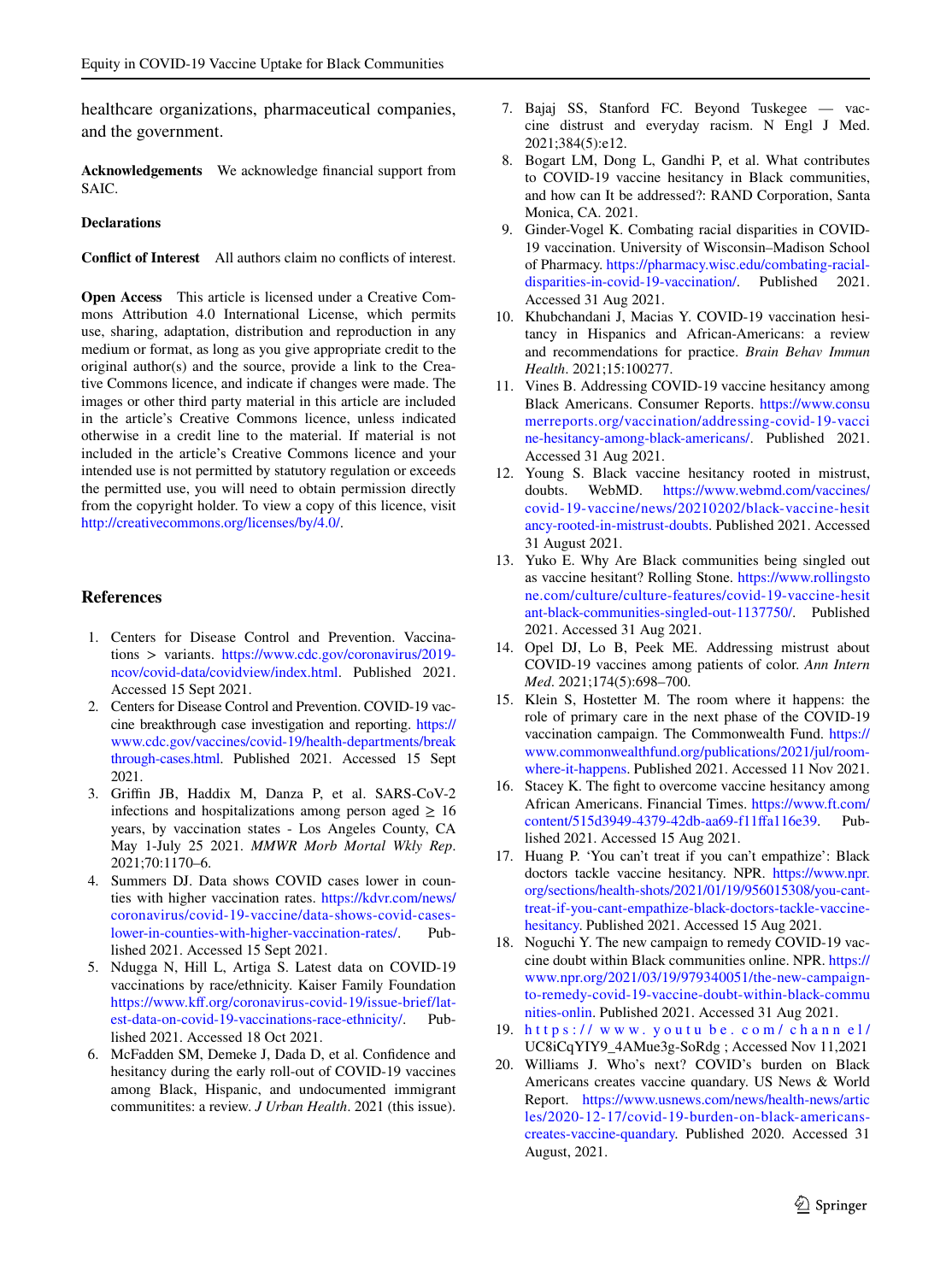- <span id="page-11-0"></span>21. Metro Hartford Alliance. Community conversation: COVID-19 vaccine presented by Trinity Health of New England. [https://www.metrohartford.com/about-us/newsr](https://www.metrohartford.com/about-us/newsroom/community-conversation-covid-19-vaccine-presented-by-trinity-health-of-new-england/) [oom/community-conversation-covid-19-vaccine-prese](https://www.metrohartford.com/about-us/newsroom/community-conversation-covid-19-vaccine-presented-by-trinity-health-of-new-england/) [nted-by-trinity-health-of-new-england/](https://www.metrohartford.com/about-us/newsroom/community-conversation-covid-19-vaccine-presented-by-trinity-health-of-new-england/). Published 2021. Accessed 21 Oct 2021.
- <span id="page-11-1"></span>22. Kum D. Fueled by a history of mistreatment, Black Americans distrust the new COVID-19 vaccines. Time. [https://](https://time.com/5925074/black-americans-covid-19-vaccine-distrust/) [time.com/5925074/black-americans-covid-19-vaccine](https://time.com/5925074/black-americans-covid-19-vaccine-distrust/)[distrust/](https://time.com/5925074/black-americans-covid-19-vaccine-distrust/). Published 2020. Accessed 31 July 2021.
- <span id="page-11-2"></span>23. Trust For America's Health. *Building trust in and access to a COVID-19 vaccine among people of color and tribal nations.* Trust for America's Health. Washington, DC ;2021.
- <span id="page-11-3"></span>24. Bynum R, Ma A. More Black Americans open to vaccines after outreach efforts. AP. [https://apnews.com/artic](https://apnews.com/article/us-news-coronavirus-pandemic-bfabb2d3550141b74fac0080ce9226eb) [le/us-news-coronavirus-pandemic-bfabb2d3550141b74fac](https://apnews.com/article/us-news-coronavirus-pandemic-bfabb2d3550141b74fac0080ce9226eb) [0080ce9226eb](https://apnews.com/article/us-news-coronavirus-pandemic-bfabb2d3550141b74fac0080ce9226eb). Published 2021. Accessed 20 Sept 2021.
- <span id="page-11-4"></span>25. McLernon L. Experts seek to allay COVID vaccine hesitancy in Black Americans. Center for Infectious Disease Research and Policy. [https://www.cidrap.umn.edu/news](https://www.cidrap.umn.edu/news-perspective/2021/02/experts-seek-allay-covid-vaccine-hesitancy-black-americans)[perspective/2021/02/experts-seek-allay-covid-vaccine](https://www.cidrap.umn.edu/news-perspective/2021/02/experts-seek-allay-covid-vaccine-hesitancy-black-americans)[hesitancy-black-americans.](https://www.cidrap.umn.edu/news-perspective/2021/02/experts-seek-allay-covid-vaccine-hesitancy-black-americans) Published 2021. Accessed 31 Aug 2021.
- <span id="page-11-5"></span>26. [https://www.washingtonpost.com/health/2021/05/30/barbe](https://www.washingtonpost.com/health/2021/05/30/barbershop-coronavirus-vaccines/) [rshop-coronavirus-vaccines/](https://www.washingtonpost.com/health/2021/05/30/barbershop-coronavirus-vaccines/). Accessed 11 Nov 2021.
- <span id="page-11-6"></span>27. [https://www.whitehouse.gov/briefing-room/statements](https://www.whitehouse.gov/briefing-room/statements-releases/2021/06/02/fact-sheet-president-biden-to-announce-national-month-of-action-to-mobilize-an-all-of-america-sprint-to-get-more-people-vaccinated-by-july-4th/)[releases/2021/06/02/fact-sheet-president-biden-to-annou](https://www.whitehouse.gov/briefing-room/statements-releases/2021/06/02/fact-sheet-president-biden-to-announce-national-month-of-action-to-mobilize-an-all-of-america-sprint-to-get-more-people-vaccinated-by-july-4th/) [nce-national-month-of-action-to-mobilize-an-all-of-ameri](https://www.whitehouse.gov/briefing-room/statements-releases/2021/06/02/fact-sheet-president-biden-to-announce-national-month-of-action-to-mobilize-an-all-of-america-sprint-to-get-more-people-vaccinated-by-july-4th/) [ca-sprint-to-get-more-people-vaccinated-by-july-4th/](https://www.whitehouse.gov/briefing-room/statements-releases/2021/06/02/fact-sheet-president-biden-to-announce-national-month-of-action-to-mobilize-an-all-of-america-sprint-to-get-more-people-vaccinated-by-july-4th/). Accessed 11 Nov 2021.
- <span id="page-11-7"></span>28. Young, S. (2021). Black Vaccine hesitancy rooted in mistrust, doubts. Retrieved from [https://www.webmd.com/vacci](https://www.webmd.com/vaccines/covid-19-vaccine/news/20210202/black-vaccine-hesitancy-rooted-in-mistrust-doubts) [nes/covid-19-vaccine/news/20210202/black-vaccine-hesit](https://www.webmd.com/vaccines/covid-19-vaccine/news/20210202/black-vaccine-hesitancy-rooted-in-mistrust-doubts) [ancy-rooted-in-mistrust-doubts.](https://www.webmd.com/vaccines/covid-19-vaccine/news/20210202/black-vaccine-hesitancy-rooted-in-mistrust-doubts) Accessed 31 Aug 2021.
- <span id="page-11-8"></span>29. Berenbrok LA, Tang S, Coley KC, et al. Access to potential COVID-19 vaccine administration facilities: a geographic information systems analysis. [https://s8637.pcdn.](https://s8637.pcdn.co/wp-content/uploads/2021/02/Access-to-Potential-COVID-19-Vaccine-Administration-Facilities-2-2-2021.pdf) [co/wp-content/uploads/2021/02/Access-to-Potential-](https://s8637.pcdn.co/wp-content/uploads/2021/02/Access-to-Potential-COVID-19-Vaccine-Administration-Facilities-2-2-2021.pdf)[COVID-19-Vaccine-Administration-Facilities-2-2-2021.](https://s8637.pcdn.co/wp-content/uploads/2021/02/Access-to-Potential-COVID-19-Vaccine-Administration-Facilities-2-2-2021.pdf) [pdf](https://s8637.pcdn.co/wp-content/uploads/2021/02/Access-to-Potential-COVID-19-Vaccine-Administration-Facilities-2-2-2021.pdf). Published 2021. Accessed 7 May 2021.
- <span id="page-11-9"></span>30. Boodman E. Black doctors' group takes aim at Covid-19 vaccine hesitancy. STAT. [https://www.statnews.com/](https://www.statnews.com/2021/01/22/for-black-doctors-combatting-covid-19-vaccine-hesitancy-starts-with-listening/) [2021/01/22/for-black-doctors-combatting-covid-19-vacci](https://www.statnews.com/2021/01/22/for-black-doctors-combatting-covid-19-vaccine-hesitancy-starts-with-listening/) [ne-hesitancy-starts-with-listening/](https://www.statnews.com/2021/01/22/for-black-doctors-combatting-covid-19-vaccine-hesitancy-starts-with-listening/). Published 2021. Accessed 6 Sept 2021.
- <span id="page-11-10"></span>31. HHS awards \$125 million in workforce grants for community-based efforts to bolster COVID-19 vaccinations in underserved communities [press release]. 14 June 2021.
- <span id="page-11-11"></span>32. Hamel L, Kirzinger A, Lopes L, Kearney A, Sparks G, Brodie M. KFF COVID-19 vaccine monitor: January 2021. https://www.kff.org/report-section/kff-covid-19[vaccine-monitor-january-2021-vaccine-hesitancy/](https://www.kff.org/report-section/kff-covid-19-vaccine-monitor-january-2021-vaccine-hesitancy/). Published 2021. Accessed 20 Sept 2021.
- <span id="page-11-12"></span>33. Karpman M, Kenney GM, Zuckerman S, Gonzalez D, Courtot B. Confronting COVID-19 vaccine hesitancy among nonelderly adults. Urban Institute. [https://www.](https://www.urban.org/research/publication/confronting-covid-19-vaccine-hesitancy-among-nonelderly-adults) [urban.org/research/publication/confronting-covid-19](https://www.urban.org/research/publication/confronting-covid-19-vaccine-hesitancy-among-nonelderly-adults) [vaccine-hesitancy-among-nonelderly-adults](https://www.urban.org/research/publication/confronting-covid-19-vaccine-hesitancy-among-nonelderly-adults). Published 2021. Accessed 7 May 2021.
- <span id="page-11-13"></span>34. Sobowale K. We need more Black physicians. Scientifc American. [https://www.scientifcamerican.com/artic](https://www.scientificamerican.com/article/we-need-more-black-physicians/)

[le/we-need-more-black-physicians/.](https://www.scientificamerican.com/article/we-need-more-black-physicians/) Published 2020. Accessed 1 Nov 2021.

- <span id="page-11-14"></span>35. Romano MJ. White privilege in a white coat: how racism shaped my medical education. *Ann Fam Med*. 2018;16(3):261–3.
- <span id="page-11-15"></span>36. Ross DA, Boatright D, Nunez-Smith M, Jordan A, Chekroud A, Moore EZ. Diferences in words used to describe racial and gender groups in Medical Student Performance Evaluations. *PloS one*. 2017;12(8):e0181659.
- <span id="page-11-16"></span>37. Morse M. 2021 Health Advisory #33. NYC Health. [https://www1.nyc.gov/assets/doh/downloads/pdf/han/](https://www1.nyc.gov/assets/doh/downloads/pdf/han/advisory/2021/covid-19-pay-for-vaccination-counseling.pdf) [advisory/2021/covid-19-pay-for-vaccination-counseling.](https://www1.nyc.gov/assets/doh/downloads/pdf/han/advisory/2021/covid-19-pay-for-vaccination-counseling.pdf) [pdf](https://www1.nyc.gov/assets/doh/downloads/pdf/han/advisory/2021/covid-19-pay-for-vaccination-counseling.pdf). Published 2021. Accessed 1 Nov 2021.
- <span id="page-11-17"></span>38. Gaines K. Nurses ranked most trusted profession 19 years in a row. Nurse.org. [https://nurse.org/articles/nursi](https://nurse.org/articles/nursing-ranked-most-honest-profession/) [ng-ranked-most-honest-profession/.](https://nurse.org/articles/nursing-ranked-most-honest-profession/) Published 2021. Accessed 1 Nov 2021.
- <span id="page-11-18"></span>39. Mason DJ, Nixon L, Glickstein B, Han S, Westphaln K, Carter L. The Woodhull Study revisited: nurses' representation in health news media 20 years later. *J Nurs Schol‑ arsh*. 2018;50(6):695–704.
- <span id="page-11-19"></span>40. Strully KW, Harrison TM, Pardo TA, Carleo-Evangelist J. Strategies to address COVID-19 vaccine hesitancy and mitigate health disparities in minority populations. Front Public Health. 2021;9(384).
- <span id="page-11-20"></span>41. Massachusetts Government. COVID-19 vaccine equity initiative: investment in community health centers. [https://](https://www.mass.gov/info-details/covid-19-vaccine-equity-initiative-investment-in-community-health-centers) [www.mass.gov/info-details/covid-19-vaccine-equity-initi](https://www.mass.gov/info-details/covid-19-vaccine-equity-initiative-investment-in-community-health-centers) [ative-investment-in-community-health-centers](https://www.mass.gov/info-details/covid-19-vaccine-equity-initiative-investment-in-community-health-centers). Published 2021. Accessed 8 Sept 2021.
- <span id="page-11-21"></span>42. Department of Health and Human Services. About COVID-19 health equity task force. [https://www.minor](https://www.minorityhealth.hhs.gov/omh/browse.aspx?lvl=2&lvlid=100) [ityhealth.hhs.gov/omh/browse.aspx?lvl=2&lvlid=100](https://www.minorityhealth.hhs.gov/omh/browse.aspx?lvl=2&lvlid=100). Published 2021. Accessed 20 Sept 2021.
- <span id="page-11-22"></span>43. Readout of the sixth COVID-19 healthy equity task force meeting [press release]. 2021.
- <span id="page-11-23"></span>44. New York State. COVID-19 vaccine equity task force. [https://covid19vaccine.health.ny.gov/covid-19-vaccine](https://covid19vaccine.health.ny.gov/covid-19-vaccine-equity-task-force)[equity-task-force](https://covid19vaccine.health.ny.gov/covid-19-vaccine-equity-task-force). Published 2021. Updated 28 September 2021. Accessed 20 Sept 2021.
- <span id="page-11-24"></span>45. Maryland.gov. The Maryland vaccine equity task force. <https://governor.maryland.gov/vetf/>. Published 2021. Accessed 20 Sept 2021.
- <span id="page-11-25"></span>46. Michigan Department of Health & Human Services. Michigan coronavirus task force on racial disparities. [https://www.michigan.gov/mdhhs/0,5885,7-339-71551\\_](https://www.michigan.gov/mdhhs/0,5885,7-339-71551_5460_99929---,00.html) [5460\\_99929---,00.html](https://www.michigan.gov/mdhhs/0,5885,7-339-71551_5460_99929---,00.html). Published 2021. Accessed 20 Sept 2021.
- <span id="page-11-26"></span>47. Ohio Pharmacists Association. Ohio COVID-19 vaccine town hall for African American Ohioans. [https://www.](https://www.ohiopharmacists.org/aws/OPA/pt/sd/calendar/210019/_PARENT/layout_details/false) [ohiopharmacists.org/aws/OPA/pt/sd/calendar/210019/\\_](https://www.ohiopharmacists.org/aws/OPA/pt/sd/calendar/210019/_PARENT/layout_details/false) [PARENT/layout\\_details/false](https://www.ohiopharmacists.org/aws/OPA/pt/sd/calendar/210019/_PARENT/layout_details/false). Published 2021. Accessed 28 Aug 2021.
- <span id="page-11-27"></span>48. University of Maryland Medical System. The COVID-19 vaccine and communities of color. [https://www.umms.org/](https://www.umms.org/coronavirus/covid-vaccine/communities-of-color)<br>coronavirus/covid-vaccine/communities-of-color. Pub[coronavirus/covid-vaccine/communities-of-color.](https://www.umms.org/coronavirus/covid-vaccine/communities-of-color) lished 2021. Accessed 28 Aug 2021.
- <span id="page-11-28"></span>49. Peteet B, Belliard JC, Abdul-Mutakabbir J, Casey S, Simmons K. Community-academic partnerships to reduce COVID-19 vaccine hesitancy in minoritized communities. EClinicalMedicine. 2021;34.